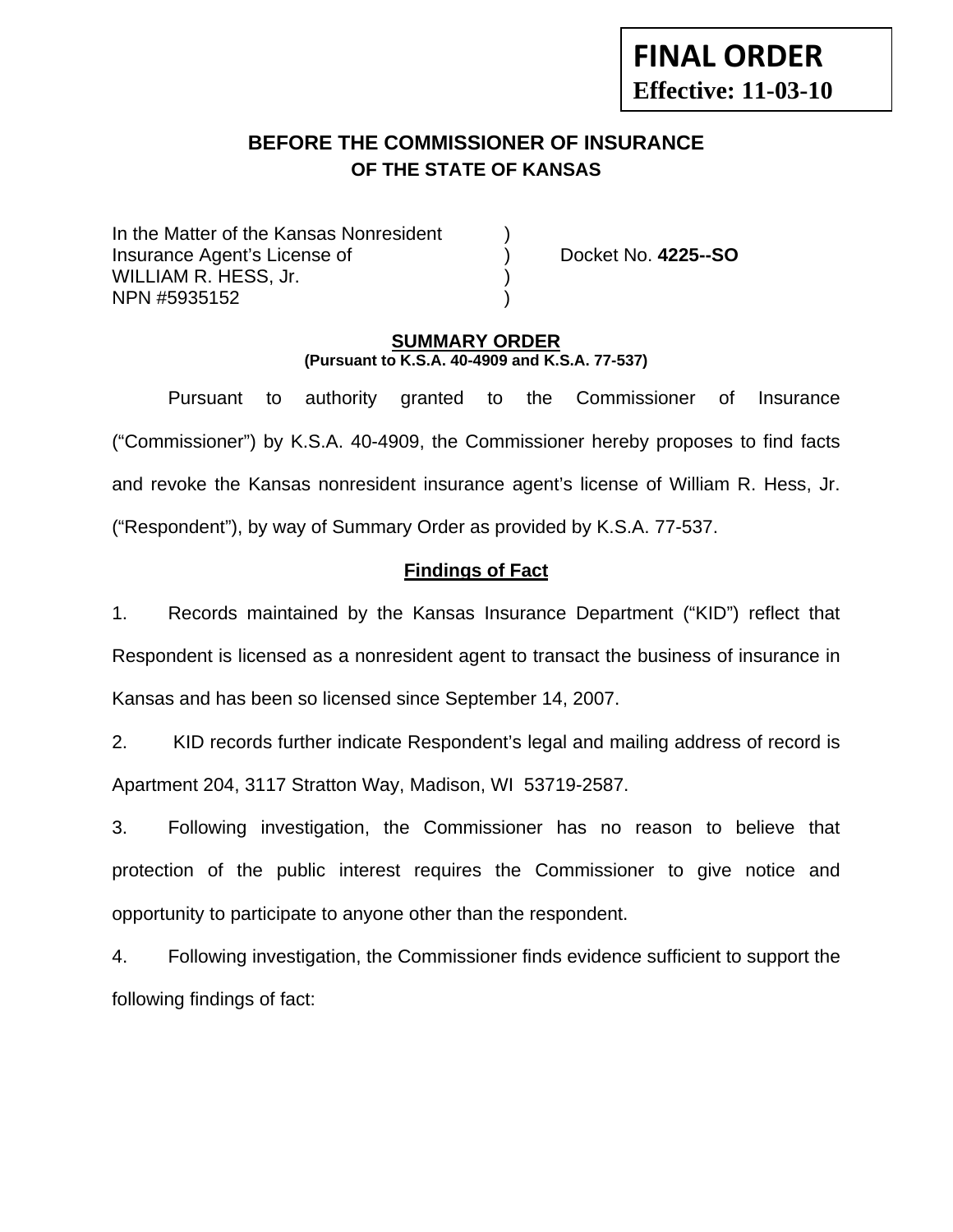5. According to the NAIC Producer Database, Respondent's address of record with the insurance regulatory authority of Wisconsin was updated on September 2, 2010, to show a current address of 512 Spring St., Decherd, TN 37324-3101.

6. Respondent's Wisconsin license expired on July 31, 2009, as did his Tennessee license.

7. Effective August 20, 2008, Respondent's insurance agent license in Virginia was revoked for a surplus lines violation.

8. Effective December 30, 2008, Respondent's Utah license was revoked for failure to respond.

9. Effective February 9, 2009, Respondent's South Dakota license was revoked for failure to respond and failure to report other state action.

10. Effective March 11, 2009, Respondent was fined by the Kentucky insurance regulatory authority for failure to notify the department of an address change and failure to pay an assessment.

11. Effective August 28, 2009, Respondent's Indiana license was nonrenewed for surplus lines violations.

12. Effective October 23, 2009, Respondent's New York license was revoked for failure to respond, failure to notify department of address change, demonstrated lack of fitness or trustworthiness, and failure to report other state action.

13. Respondent did not report any of those actions to the Kansas Insurance Department within 30 days as required by K.A.R. § 40-7-9(a) and has not reported them to date.

2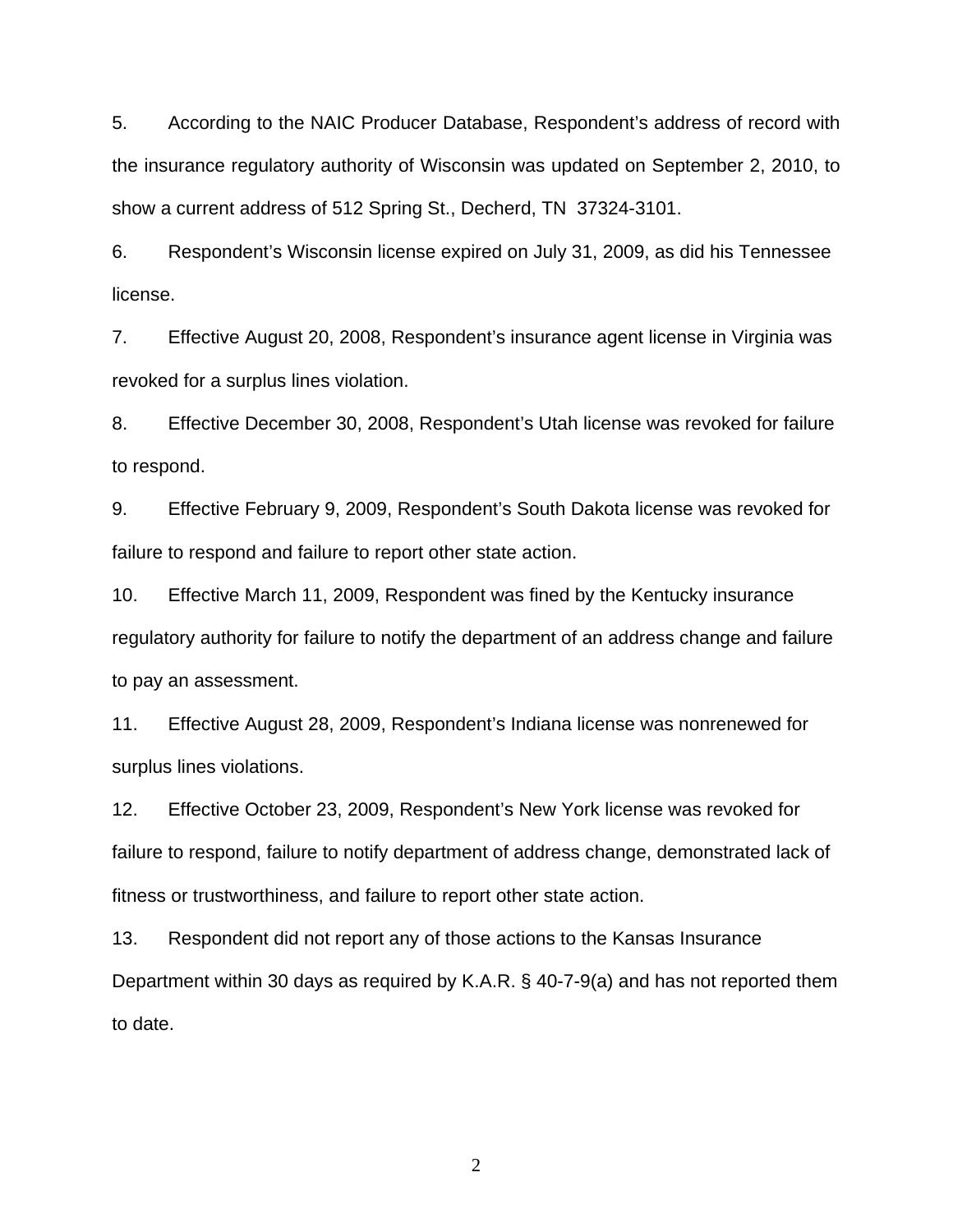14. By letter of September 16, 2010, addressed to Respondent at his mailing address of record in Wisconsin and at the Tennessee address, counsel for KID invited Respondent to reply within 15 business days if he disputed the above facts.

15. The letter addressed to Respondent at his address of record was returned as undeliverable.

16. To date, the letter addressed to Respondent in Tennessee has not been returned and Respondent has not replied.

17. The foregoing facts are thus undisputed.

#### **Applicable Law**

18. K.S.A. 40-4909(a) provides, in relevant part:

"The commissioner may deny, suspend, revoke or refuse renewal of any license issued under this act if the commissioner finds that the applicant or license holder has . . .

(2) Violated: (A) Any provision of chapter 40 of the Kansas Statutes Annotated, and amendments thereto, or any rule and regulation promulgated thereunder; . . .

(9) Had an insurance agent license, or its equivalent, denied, suspended or revoked in any other state, district or territory. . . ." K.S.A. 40-4909(a).

19. "Unless denied licensure pursuant to K.S.A. 2009 Supp. 40-4909, and amendments thereto, a nonresident person shall receive a nonresident agent license if .

. . Such person is currently licensed as a resident and in good standing in such person's

home state. . . ." K.S.A. 40-4906(a)(1).

20. In addition, the Commissioner may revoke any license issued under the Insurance Agents Licensing Act if the Commissioner finds that the interests of the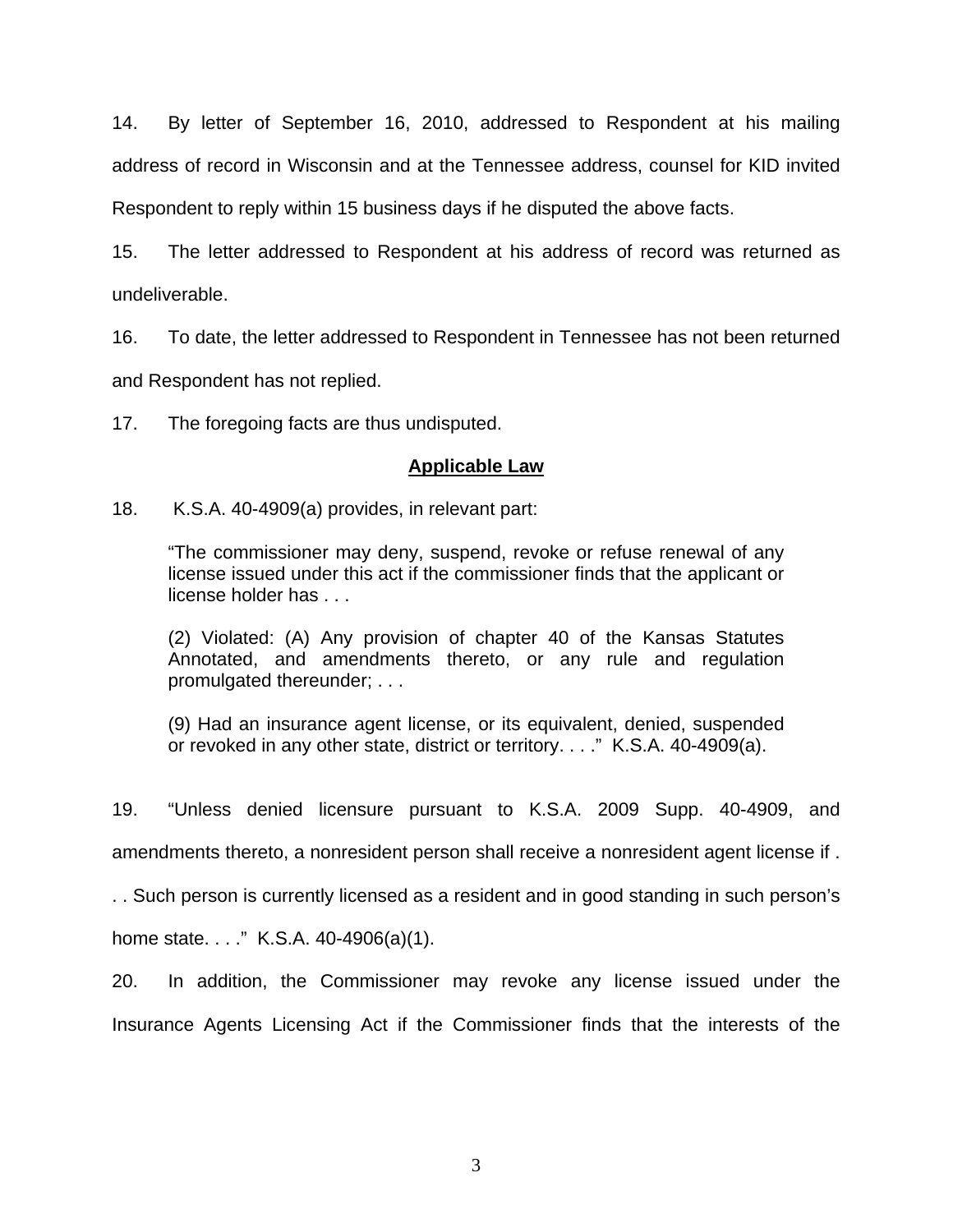insurer or the insurable interests of the public are not properly served under such license. K.S.A. 40-4909(b).

#### **Conclusions of Law**

21. The Commissioner has jurisdiction over Respondent as well as the subject matter of this proceeding, and such proceeding is held in the public interest.

22. The Commissioner finds, based on the facts contained in paragraphs 5 and 6, that Respondent's license must be revoked pursuant to K.S.A. 40-4906(a) because Respondent is no longer licensed and in good standing in his home state and, thus, no longer qualified to hold a reciprocal license.

23. The Commissioner finds, based on the facts contained in paragraphs 7, 8, 9, and 12, that Respondent's license may be revoked, pursuant to K.S.A. 40-4909(a)(9), because Respondent has had an insurance agent's license revoked, denied, or suspended in another state.

24. The Commissioner finds, based on the facts contained in paragraphs 7 through 12, that Respondent's license may be revoked, pursuant to K.S.A. 40-4909(a)(2)(A), because Respondent has violated K.A.R. §40-7-9(a) by failing to report disciplinary actions to the Commissioner.

25. Based on the foregoing findings, the Commissioner concludes that sufficient grounds exist for the revocation of Respondent's insurance agent's license pursuant to K.S.A. 40-4909(a).

26. The Commissioner further concludes Respondent's license may be revoked pursuant to K.S.A. 40-4909(b) because such license is not properly serving the interests of the insurer and the insurable interests of the public.

4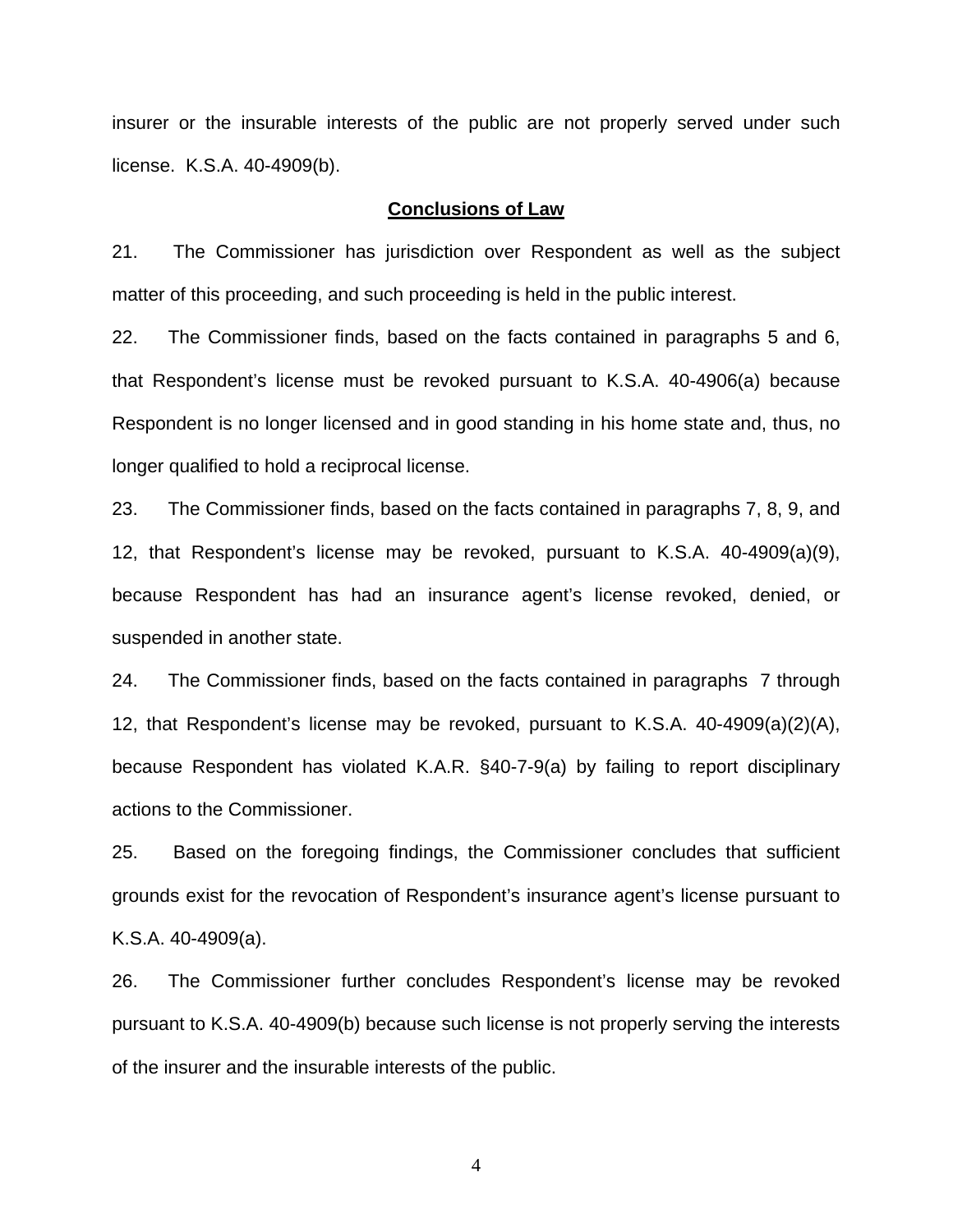27. Based on the facts and circumstances set forth herein, it appears that the use of summary proceedings in this matter is appropriate, in accordance with the provisions set forth in K.S.A. 77-537(a), in that the use of summary proceedings does not violate any provision of the law, the protection of the public interest does not require the KID to give notice and opportunity to participate to persons other than Respondent, and after investigation, KID believes in good faith that the allegations will be supported to the applicable standard of proof.

 **IT IS THEREFORE ORDERED BY THE COMMISSIONER OF INSURANCE THAT** the Kansas nonresident insurance agent's license of **WILLIAM R. HESS, Jr.,** is hereby **REVOKED. It is further ordered,** that **WILLIAM R. HESS, Jr.,** shall **CEASE and DESIST** from the sale, solicitation, or negotiation of insurance and/or receiving compensation deriving from the sale, solicitation, or negotiation of insurance conducted on and after the effective date of this order.

 **IT IS SO ORDERED THIS \_\_15th\_\_\_ DAY OF OCTOBER 2010, IN THE CITY OF TOPEKA, COUNTY OF SHAWNEE, STATE OF KANSAS.** 



 \_/s/ Sandy Praeger\_\_\_\_\_\_\_\_\_\_\_\_\_\_\_\_ Sandy Praeger Commissioner of Insurance

 \_/s/ John W. Campbell\_\_\_\_\_\_\_\_\_\_\_\_\_ John W. Campbell General Counsel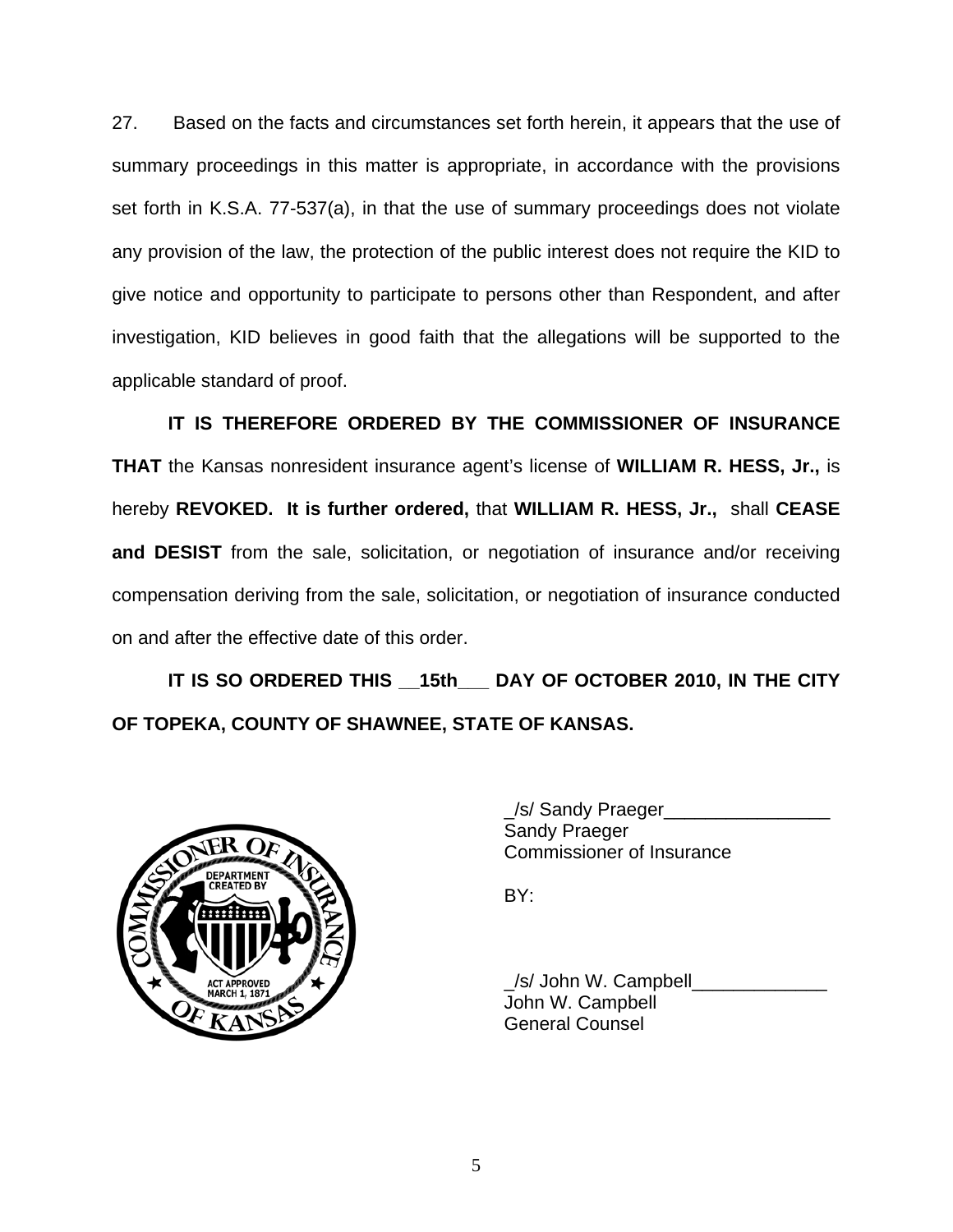### **NOTICE OF RIGHTS TO HEARING AND REVIEW**

## **Within fifteen (15) days of the date of service of this Summary Order,**

**Respondent** may submit a written request for a hearing pursuant to K.S.A. 77-537 and

K.S.A. 77-542. Any request for a hearing should be addressed to the following:

 John W. Campbell, General Counsel Kansas Insurance Department 420 S.W. 9<sup>th</sup> Street Topeka, Kansas 66612

If a hearing is requested, the Kansas Insurance Department will serve notice of the time and place of the hearing and information on procedures, right of representation, and other rights of parties relating to the conduct of the hearing.

**If a hearing is not requested in the time and manner stated above, this Summary Order shall become effective as a Final Order upon the expiration of time for requesting a hearing.** In the event Respondent files a Petition for Judicial Review, pursuant to K.S.A. 77-613(e), the agency officer to be served on behalf of the Kansas Insurance Department is

 John W. Campbell, General Counsel Kansas Insurance Department 420 S.W.  $9<sup>th</sup>$  Street Topeka, Kansas 66612